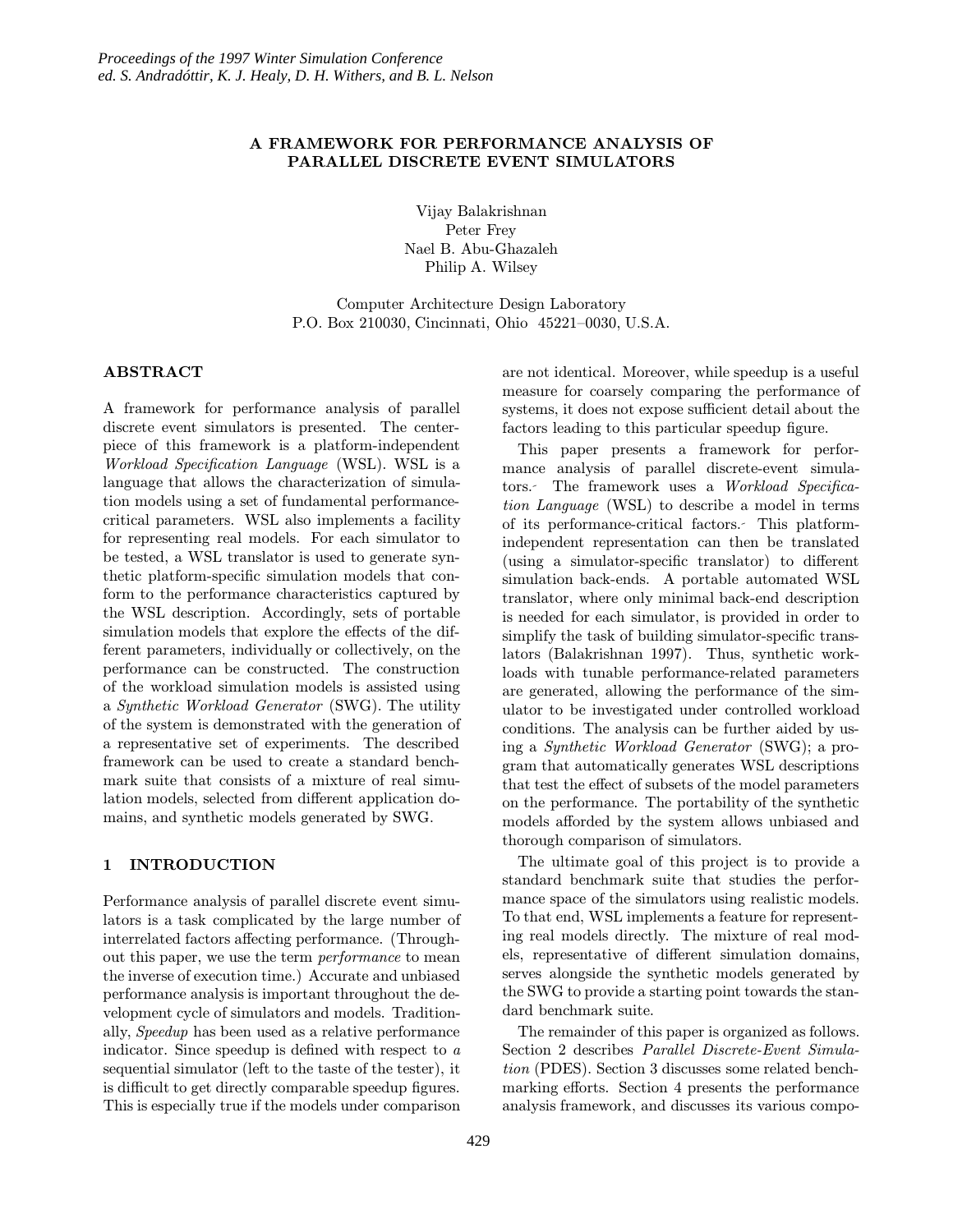nents. Section 5 presents an example of the use of the framework by developing a set of experiments for a PDES and analyzing the performance. Finally, Section 6 presents some concluding remarks.

# 2 BACKGROUND —PDES

In this section, we briefly overview PDES. In a parallel discrete event simulation, the model to be simulated is decomposed into physical processes that are modeled as *simulation objects*. Each simulation object is assigned to a Logical Process  $(LP)$  the simulator is composed of a set of LPs concurrently executing their simulation objects. Simulation objects communicate by exchanging time-stamped messages through the LPs. Thus, each LP, which can be associated with multiple simulation objects, receives messages from other LPs and forwards them to the destination objects. In order to maintain causality, LPs must process messages in strictly non-decreasing time-stamp order (Lamport 1978; Jefferson 1985). There are two basic synchronization protocols used to ensure that this condition is not violated: (i) conservative and (ii) optimistic. Conservative protocols (Misra 1986; Chandy and Misra 1981) strictly avoid causality errors, while optimistic ones (Jefferson 1985; Fujimoto 1990) allow causality errors to occur, but implement a rollback mechanism enabling recovery.

# 3 RELATED WORK

There are several empirical and analytical studies (Fujimoto 1987; Fujimoto 90; Barriga, Ronngren, and Ayani 1995; Samad 1985; Kumar 1989) of the performance of PDES algorithms. Most of these studies appear in the context of evaluating the impact a particular simulator improvement on the performance. The utility of a new simulator protocol/optimization cannot assessed accurately using such a narrow comparison. For example, the simulation model used for the comparison greatly influences the performance. Furthermore, the implementation used for operations such as memory allocation, event-list management, GVT calculation and deadlock detection affect the performance. The number of factors influening performance is large and, therefore, a set of benchmarks from the PDES application domain (Fujimoto 1993) is needed to sufficiently characterize the performance of a simulator under different working conditions. Moreover, this benchmark suite must be independent of the simulator to allow unbiased comparison of simulators. Only a small number of the models described by Fujimoto (Fujimoto 1993) are available

freely. Moreover, some models that are available have several different implementations.

Several efforts have attempted to build useful performance analysis frameworks for PDES simulators. The suggested frameworks allow the user to select a simulation configuration from a set of basic blocks supported in the framework. (In the context of performance analysis frameworks, user primarily refers to a simulator developer.) The user builds an application and executes it under the different simulator configurations to analyze the effect of the parameters. For example, Reynold's (Reynolds 1989; Reynolds Jr 1989; Reynolds and Dickens 1989) SPECTRUM testbed allows a user to implement a simulator configuration (protocol), supply an application, and specify some of the key parameters. The performance parameters incorporated in the framework include determinism, queuing, processing delays, causality, state change characteristics, balance, activity, and connectivity. Thus, the effect of these parameters on performance can be studied. The major drawback of this framework is the need to re-develop the simulation kernel using the testbed for each configuration. Furthermore, the application cannot be tested on any other simulator. Gilmer(Gilmer Jr 1988) also defines some parameters and uses them to build simulation models.

Ferscha (Ferscha and Johnson 1996) develops a tool for performance prediction of Time Warp (Jefferson 1985) protocols and related optimizations. A Time Warp model is built incrementally and decisions regarding different optimizations are made early in the development stage. Other, similar, testbeds that are currently in use include Yaddes (Preiss 1989) and Maise (Bagrodia, Chandy, and Toh 1991). These approaches do not allow a model to be evaluated on different implementations of a simulation protocol. The framework described in this paper provides a mechanism for generating a large number of synthetic applications to test a simulation implementation. Moreover, the representation method can be easily translated to other simulators.

## 4 THE FRAMEWORK

This section discusses the different components of the performance analysis framework suggested in this paper. An overview of the framework is shown in Figure 1. Central to the framework is the Workload Specification language (WSL), a language for capturing the performance-critical attributes of applications. Since the performance-critical attributes are explicitly visible, WSL can be used to generate syn-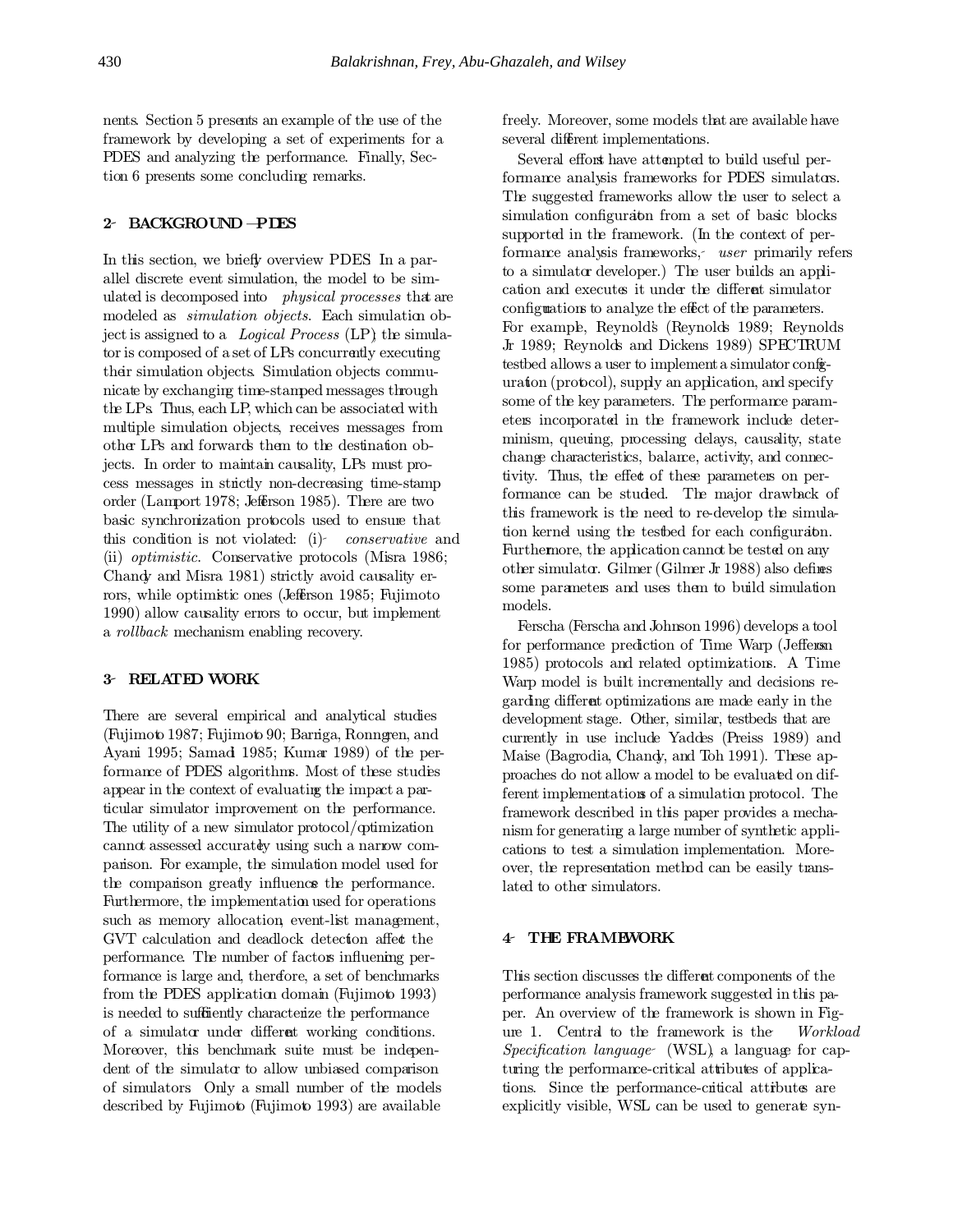

Figure 1: The Performance Analysis Framework

thetic workloads using a Synthetic Workload Generator (SWG). Synthetic workload generation allows the performance space of the simulator to be explored methodically. Moreover, real models can be represented using WSL. An automatic translator, at the back-end of the framework, translates WSL descriptions to equivalentsynthetic models that conform to the performance characteristics specified by the WSL description; real models must be ported manually.

# 4.1 Workload Specification Language

This section describes the Workload Specification Language (WSL). WSL is not a modeling language; rather, it is a language for representing the workloads in a format that facilitates performance analysis of parallel discrete-event simulators. WSL supports synthetic as well as real workloads. Synthetic workload descriptions are based on a characterization of a PDES workloads in terms of some fundamental parameters. Specification of a real workload is implemented by inserting simulator specific code in the WSL object definition. The representation of real models exposes the structure of the models to the user and allows systematic conversion to other simulation languages. While this approach does not reduce the task of the initial modeling of a system, it facilitates translation of models among simulation languages with high accuracy, allowing an impartial comparison to be carried out. In addition, synthetic workload descriptions, written using WSL, can be directly applied to the different simulators (using the automatic translators).

A workload specification in WSL consists of a listof simulation object definition  $\left\langle \right.$  SimObject ) followed by a list of instantiations of these objects. Every simulation object may have an unlimited number of definitions. These definitions correspond to the different simulation kernels or to a synthetic  $\left( \cdot \right)$  Synthetic ) representation. The translator generates translated code depending on the target simulation platform. In the

remainder of this section, we overview the representation and translation facets of WSL.

## 4.1.1 Synthetic Representation

A simulation object can be represented as a synthetic object; a representation that does not perform any useful function but produces resource demands that are similar to a real simulation object. The synthetic object is used to build a synthetic workload. Ideally, the characteristic of the synthetic workloads should match that of a real workload. For this reason, a workload characterization of several PDES models was carried out and parameters that affect the performance were isolated. Several of the parameters have been identified previously by Fujimoto (Fujimoto 90), and Reynolds (Reynolds 1989). Some of the important parameters supported by WSL are:

- 1. Computation Granularity
- 2. Memory Requirement
- 3. Topology
- 4. Input and Output Behavior
- 5. Event Population
- 6. Event Probability
- 7. Event Delay
- 8. Number of Processors
- 9. Number of Physical Processes
- 10. Ease of Verification
- 11. Initial configuration

The last two parameters do not relate to performance, but have been included to provide information that can be used to verify the correctness of the simulation. A complete breakdown of the parameters is not provided here for brevity (Balakrishnan 1997). The synthetic description given in figure 2 demonstrates how the parameters are specified. A complete model consists of a set of such objects with an associated connectivity pattern (topology).

# 4.1.2 Real-Model Representation

WSL also supports real model descriptions, inserted as simulation-specific code. Each simulation environment is assigned a unique tag which is used to mark model descriptions suitable for it (using the keyword SimModel). When generating simulation models for a given simulation environment, the translator searches for the tag corresponding to it. The structure of a real object description is shown in figure 3. Every section is optional; the structure serves as a guideline. The design was found to be well suited for writing the description in  $C++$  However, it should also be useful for other languages because of the organization of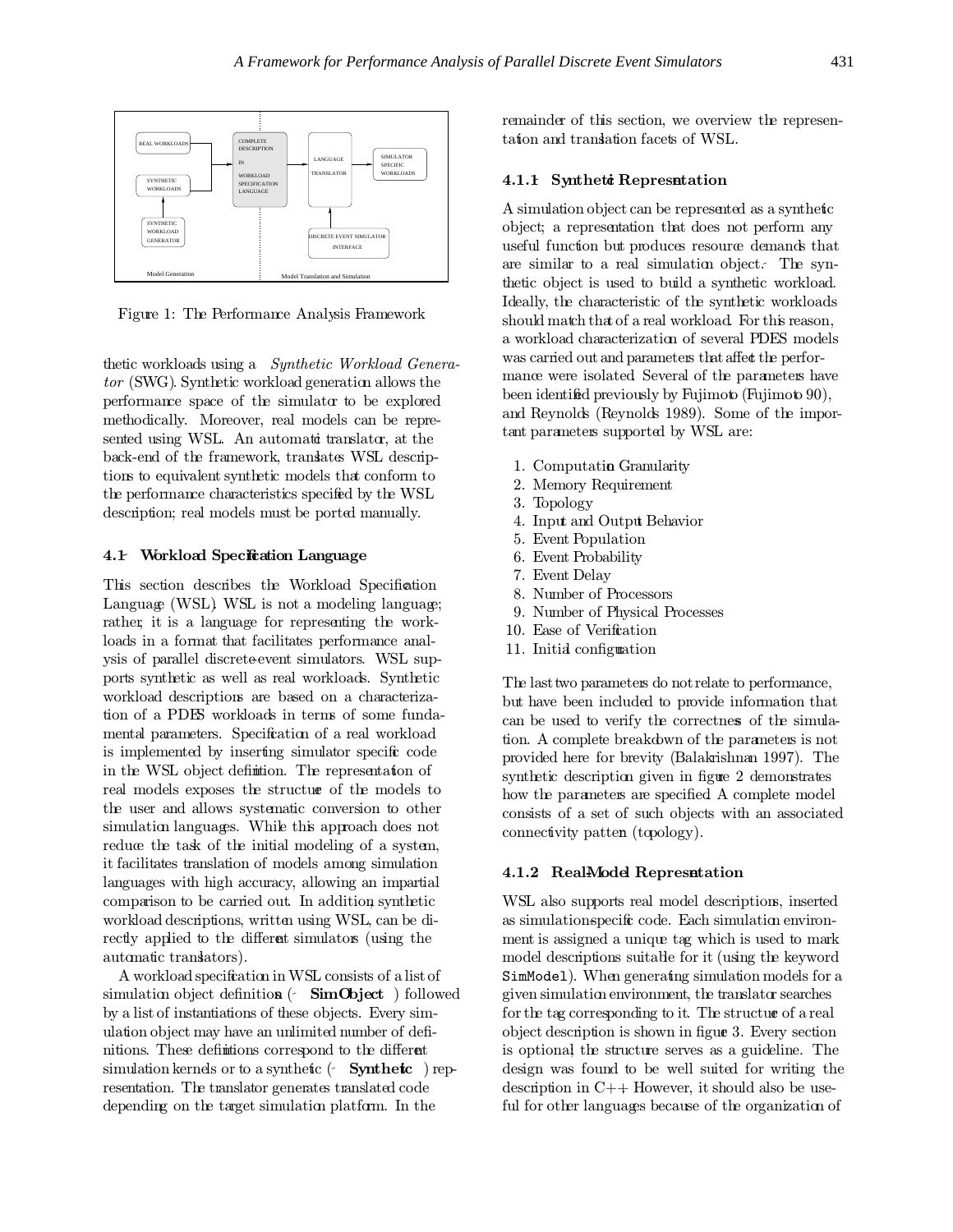```
SimObject nameOfObject {
  SimModel Synthetic {
    Input boolean ;
   Output number ;
   Distribution {distribution}
          {separation\ interval\ list};Delay \{distribution, \{...\}\}// One Distribution is needed
               for each output channel
    Init boolean ;
    IOFunction {distribution}
            {separation\ interval\ list};Granularity floating point number ;
    EventSize number ;
    StateSize number ;
   FileInput number ;
   FileOutput number ;
    IterationCount number ;
  }
}
where
  distribution := \{UNIFORM | POISSON |NORMAL | EXPONENTIAL |
                   BINOMIAL | CONSTANT}
                  \{ seed, seed \}separation interval list := \{x, y\}
```


the design. More precisely, the organization provides a clear methodology for re-writing an object description in another language, by making the primary constituents individually-available in self-contained description clauses.

Once the simulation objects have been defined, a net-list representing a set of objects and their connectivity is instantiated. The net-list definition enables optional statically-defined simulation object to LP assignment. Each object definition may be instantiated multiple times, and connected to other objects using the net-list. Every simulation object (SimObject) can have only one synthetic description but multiple real descriptions. The translator can be directed to choose either synthetic or simulator-specific descriptions.

# 4.2 Synthetic Workload Generator (SWG)

The Synthetic Workload Generator (SWG) is a program that automatically generates workloads with emphasis on different performance-related properties. Thus, a suite of models where one or more parameters are varied while the others are held at fixed values can be generated. This enables methodical analysis of the behavior of the simulator with respect to the parameter being varied, such that the regions of good

```
SimObject nameOfObject {
 SimModel Warped {
   Input boolean ;
   Output number ;
   Event
      [[ // declare the variables in the
         // event here ]]
      [[ // initialize the Event variables
         // declared ]];
   State
      [[ // declare variables needed in the
         // state here ]]
      [[ // initialize State the variables
         // declared here ]];
   Object {baseObjectName} {
      Variables
        [[ // declare any special
           // variables here ]];
      Constructor
        [[ // constructor (C++ terminology) for
           // the object ]];
      Initialize
        [[ // put the initialization code here ]];
     Execute
        [[ // code for processing the received
          // event goes here ]];
     Finalize
        [[ // code to be executed at the end of
           // simulation ]];
        [[ // additional functions can be
           // written here ]];
}}}
```


and bad performance are identified.

SWG operates in two phases: (i) the graph generation phase, and (ii) the model generation phase. The graph generation phase builds a directed graph according to the specified parameters. The controllable graph parameters are the number of nodes and graph topology (e.g., GRID ,TREE, COMPLETE , RANDOM). The graph generation phase was built using the Library of Efficient Data-types and Algorithms (LEDA) (Mehlhorn, Näher, and Uhrig 1996). The generated graph is checked for compliance to additional properties such as number of sources, number of sinks, and the existence of cycles. The second phase starts with the graph representation and converts every node to a synthetic simulation object by filling in the values for the parameters shown in Figure 2. Once the second phase terminates, the simulation object description and the net-list for the WSL description of the workload are ready.

Figure 4 shows the structure of the SWG. The pa-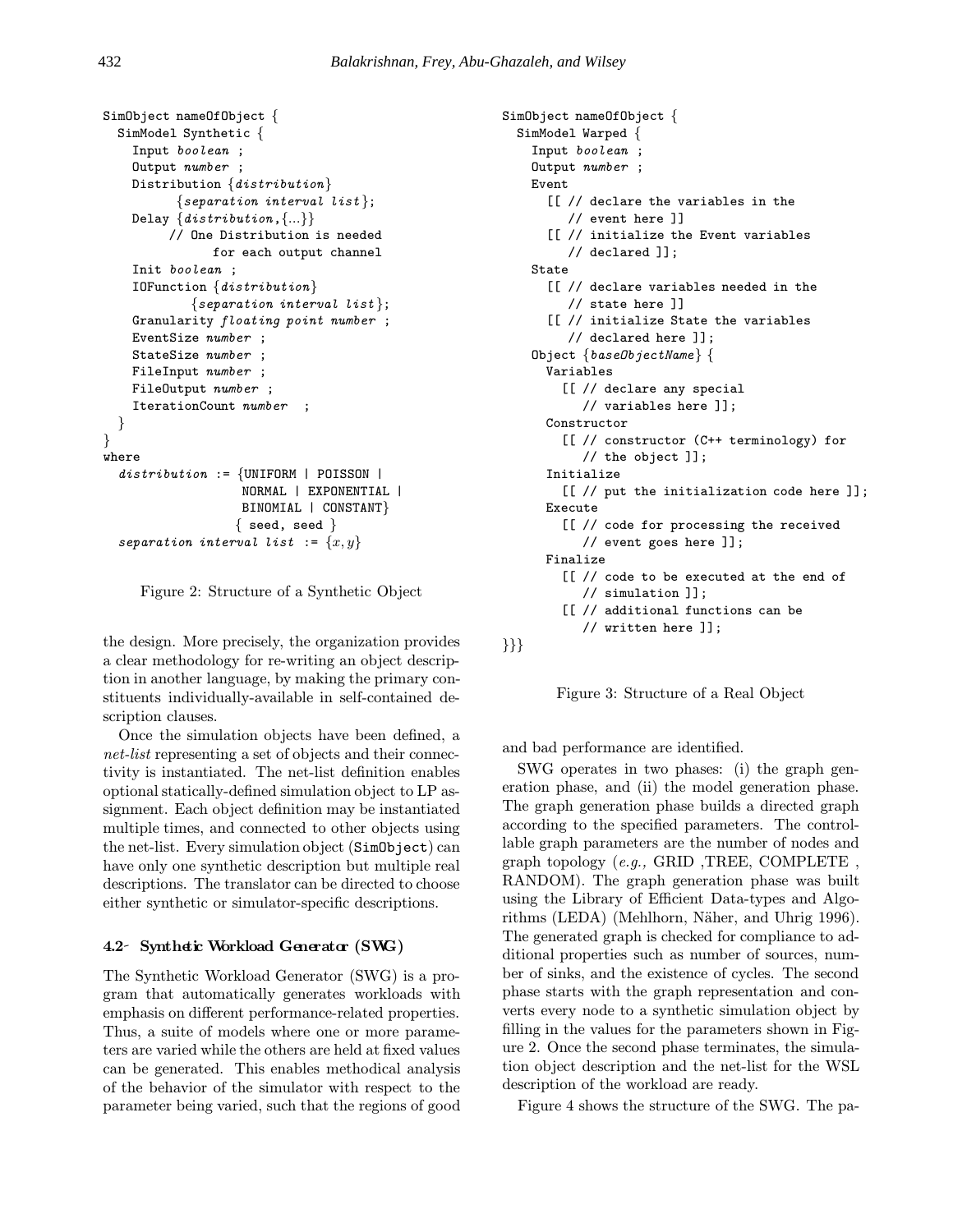

Figure 4: Structure of the SWG

rameter values are generated using statistical distributions that are bound at the time of generation. It is possible to override the statistical distribution specification of the parameters, by supplying constant values instead. The language can be extended to model additional distributions.

#### 4.3 WSL Translator

The translator is the critical component of this performance analysis framework. It is designed using PCCTS (Parr 1995), a compiler construction toolkit. The translator consists of a parser that calls predefined functions in the PublishClass; there is one PublishClass for each simulation environment supported by the translator. Figure 5 shows the organization of the translator. Building a translator for a new simulation environment involves filling in the pre-defined methods for its PublishClass; only the back-end to the generator need be modified.

Accurate translation of the synthetic objects is crucial to the success of the synthetic models in exercising the system according to the parameter values specified in the WSL description. Each parameter in the synthetic description is well defined, and models that correctly exhibit the required behavior can be built. The translator supports partitioning the network and assigning simulation object to different processors as required by the WSL specification.

We have constructed a translator for WARPED, a Time-Warp synchronized simulation kernel (Martin, McBrayer, and Wilsey 1995). the complete system has been used for performance evaluation of the WARPED kernel. The framework was written in C++ and the translator implemented using PCCTS (Parr 1995), a freely available compiler construction toolkit. The system was tested using the GNU  $g$ ++ compiler.



Figure 5: Structure of the WSL Translator

# 5 EXPERIMENTS

In this section, the framework is used to analyze the performance of the WARPED (Martin, McBrayer, and Wilsey 1995) simulation kernel. The models used to perform the experiments were generated using the SWG. They were then translated to WARPED code by a translator written for WARPED. The experiments were conducted on a SUN SPARCCENTER 1000 with 4 processors. The GNU  $g++$  compiler with the optimizations  $(-02)$  was used to compile the models. The WARPED kernel was used with the aggressive cancelation (Rajan and Wilsey 1995) strategy, Least Time Stamp First (LTSF) scheduling policy, and using the MPI communication implementation. The synthetic model used consisted of 100 simulation objects that were randomly partitioned among two LPs. The topology used was a GRID.

The effect of increasing event granularity is investigated first. The results are shown in the Figure 6. Higher granularity does not affect efficiency (ratio of committed events to the total number processed events). Event granularity is independent of the scheduling time of each event. For very low granularities (.001 to 1 microsecond) the drop in event rates is more gradual than the rate shown in Figure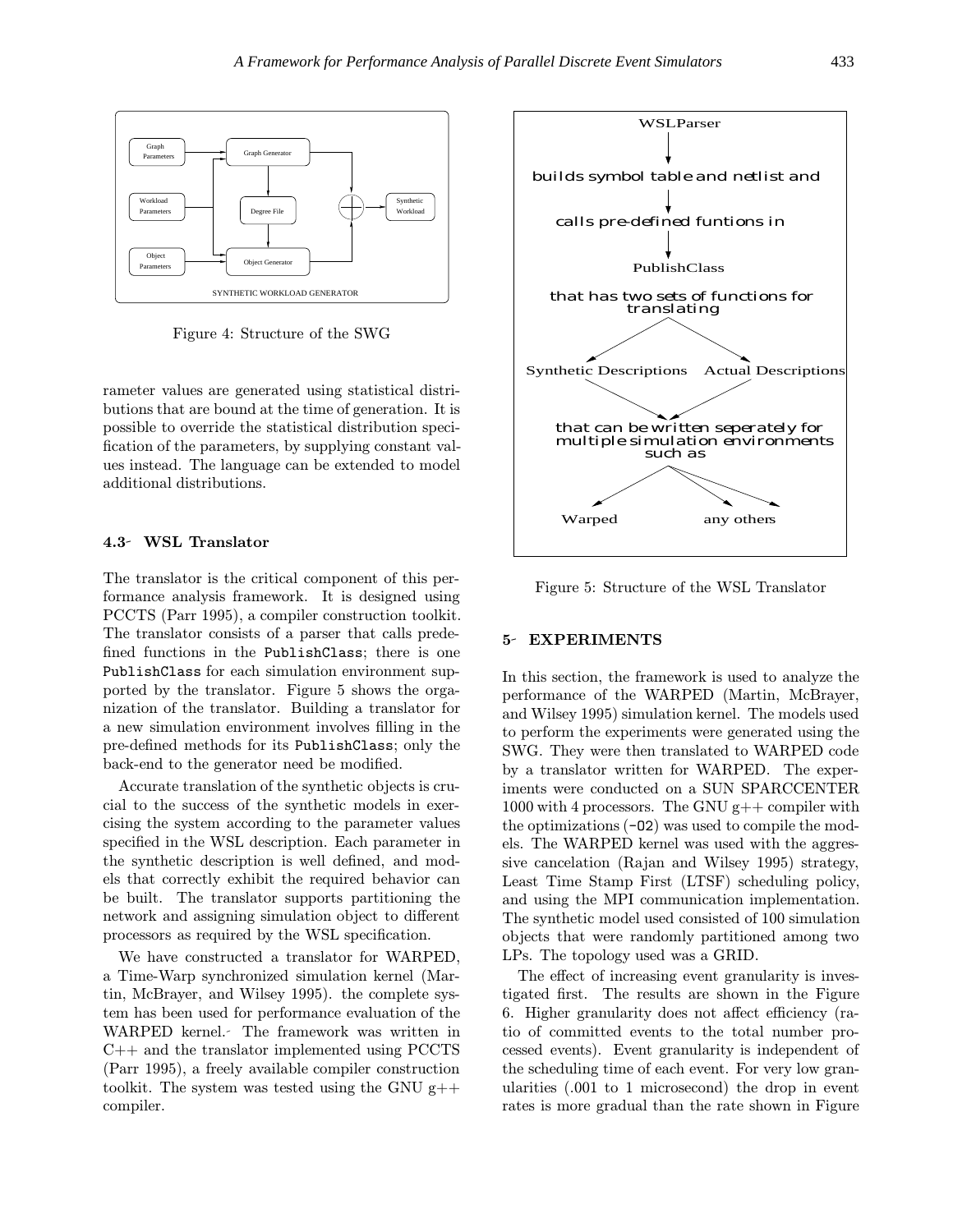

Figure 6: The Effects of Event Granularity

6.

Since WSL provides support for partitioning, the same model was studied using two and four LPs; the 1 LP case serves as the base case. The granularity value used for this study is 0.1 microsecond. The results are shown in Figure 7.

For the next experiment, WSL was used to represent the ping-pong models presented by Barriga (Barriga, Ronngren, and Ayani 1995). The results of scaling these benchmarks is shown in Figure 8 and Figure 9. SWG was used to produce scaled versions of these models from the synthetic equivalent description of the real model. Figure 8 shows the effect of increasing messages sizes on the event processing rates. The Ping model (Figure 9) is used to assess the effect of the buffer sizes in the message passing layer. After the buffer becomes full, the event processing rates stabilize. This occurs after a momentary decrease in event processing rate (caused by the full buffers).

The experiments discussed in this section are intended as a sample of the capabilities of the framework; they are not sufficient for a full characterization of WARPED. Using SWG, workloads for testing any of the performance parameters can be generated easily. Thus, similar experiments can be carried out to study the effects of other parameters on the performance.

Finally, it is important to verify that synthetic representations of real models reflect the behavior of the original models. In order to verify this correspondence, we evaluated the behavior of synthetic models for some circuits of the ISCAS'85 (CAD Bench-



Figure 7: The Effect of Parallel Execution

marking Lab, NCSU 1989) benchmark suite relative to the behavior of the real models. The results are encouraging; however, more extensive evaluations are necessary to strengthen this conclusion (Balakrishnan 1997).

### 6 CONCLUSIONS

The framework presented in this paper introduces a common and uniform methodology for performance analysis and benchmarking of simulation environments. The framework, which is based on a Workload Specification Language (WSL), provides a simple platform for capturing workload characteristics and translating the workload description into synthetic models with equivalent performance characteristics. The performance analysis framework has many important applications throughout the development cycle of simulators and models. Because PDES is used to simulate increasingly complex applications, it is important to be able to evaluate the feasibility of an implementation before embarking on a complex modeling effort. For example, since the framework supports a mixture of real and synthetic objects it can be used to build a prototype of the simulation model before the actual one is built. Moreover, the WSL representation of real models exposes their implementation details. This facilitates straightforward and accurate translation of a model to other systems such that unbiased performance comparisons are possible.

With the help of a Synthetic Workload Generator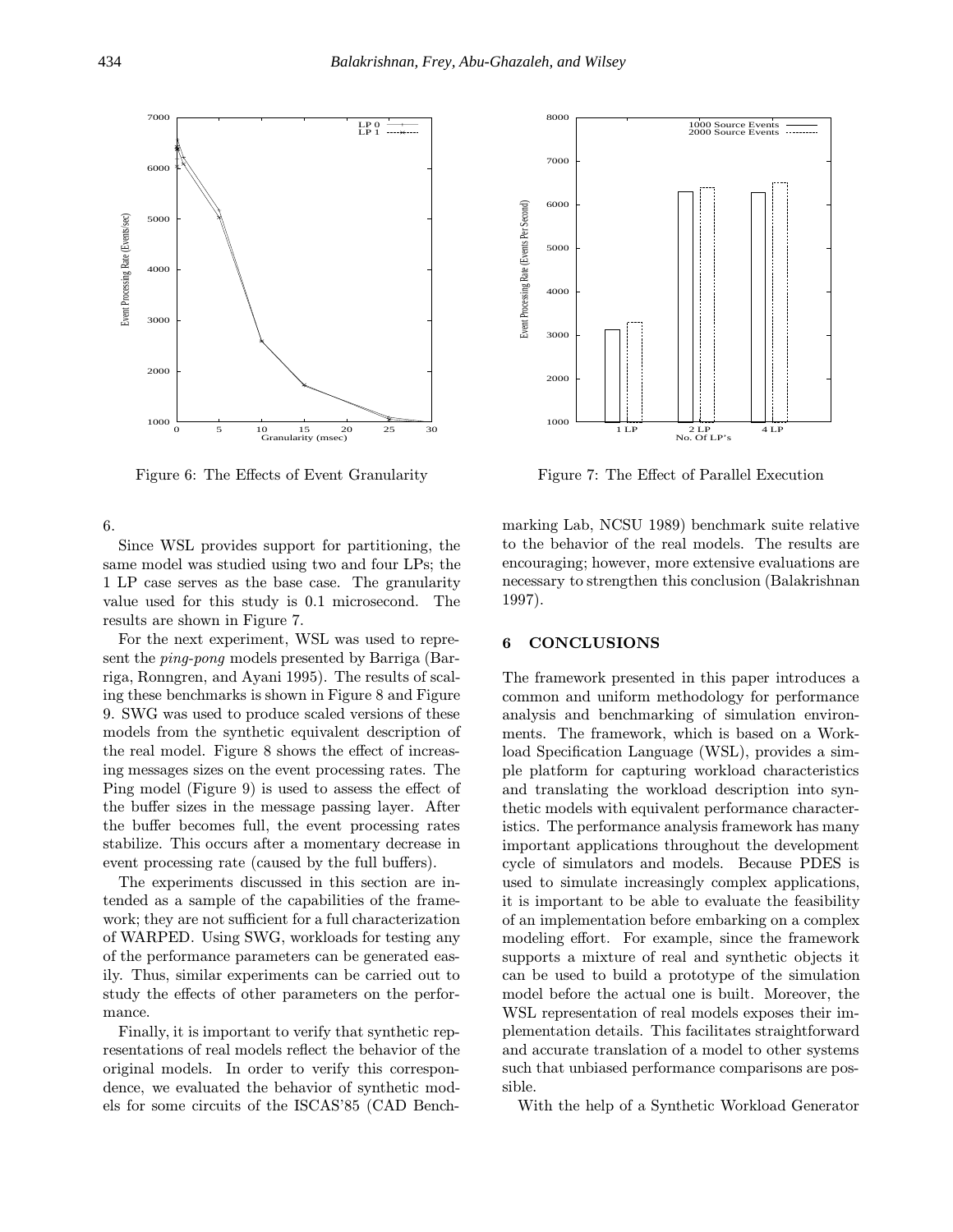

Figure 8: The Effects of Event Size

(SWG), the framework can be used to characterize newly built simulation kernels, or the effect of new optimizations on existing kernels. For each simulator, a small amount of effort is required to write the back-end for the WSL translator. The synthetic representation permits the analysis and characterization of the performance trends of a simulator using the SWG. Moreover, SWG can be used to perform capacitance testing on the simulator. The real models can be used, alongside the synthetic models generated by SWG, to provide a comprehensive, realistic, and portable benchmark suite.

The benchmark suite is especially useful if it is continuously augmented with models from emerging application domains — continuing to reflect realistic workloads. We have started assembling a benchmark suite of real models that will be complemented by SWG produced workloads. The suite currently includes an implementation of gate-level digital logic simulator, a sharks world model (Conklin, Cleary, and Unger 1990), and the set of ping models proposed by Barriga (Barriga, Ronngren, and Ayani 1995). The circuits used for the digital-logic simulation are from the ISCAS'89 (CAD Benchmarking Lab, NCSU 1989) benchmark suite. Additional models are being added to the benchmark suite.

#### ACKNOWLEDGMENT

Support for this work was provided in part by the Defense Advanced Research Projects Agency under contracts J–FBI–93–116 and DABT63–96–C–0055.



Figure 9: The Effect of Event Population

#### REFERENCES

- Bagrodia, R., K. M. Chandy, and L. W. Toh 1991. Unifying framework for distributed simulation. ACM Transaction on Modeling and Computer Simulation 1(4): 348–385.
- Balakrishnan, V. 1997. A Framework for Performance Evaluation of Parallel Discrete Event Simulators. Master's thesis, ECE-CS Deptartment, University of Cincinnati.
- Barriga, L., R. Ronngren, and R. Ayani 1995. Benchmarking parallel simulation algorithms. In Proceedings of the IEEE 1st Intl. Conf. on Algorithms and Architectures for Parallel Processing, 611–620.
- CAD Benchmarking Lab, NCSU 1989. IS-CAS'89 and '85 Benchmark Information. CAD Benchmarking Lab, NCSU (available at http://www.cbl.ncsu.edu/www/CBL Docs/).
- Chandy, K. M. and J. Misra 1981. Asynchronous distributed simulation via a sequence of parallel computations. Communications of the  $ACM$  24(11): 198-206.
- Conklin, D., J. Cleary, and B. Unger 1990. The sharks world : (A study in distributed simulation design). In Distributed Simulation, 157– 160. SCS Simulation Series.
- Ferscha, A. and J. Johnson 1996. A testbed for parallel simulation performance predictions. Proceedings of the 1996 Winter Simulation Conference.